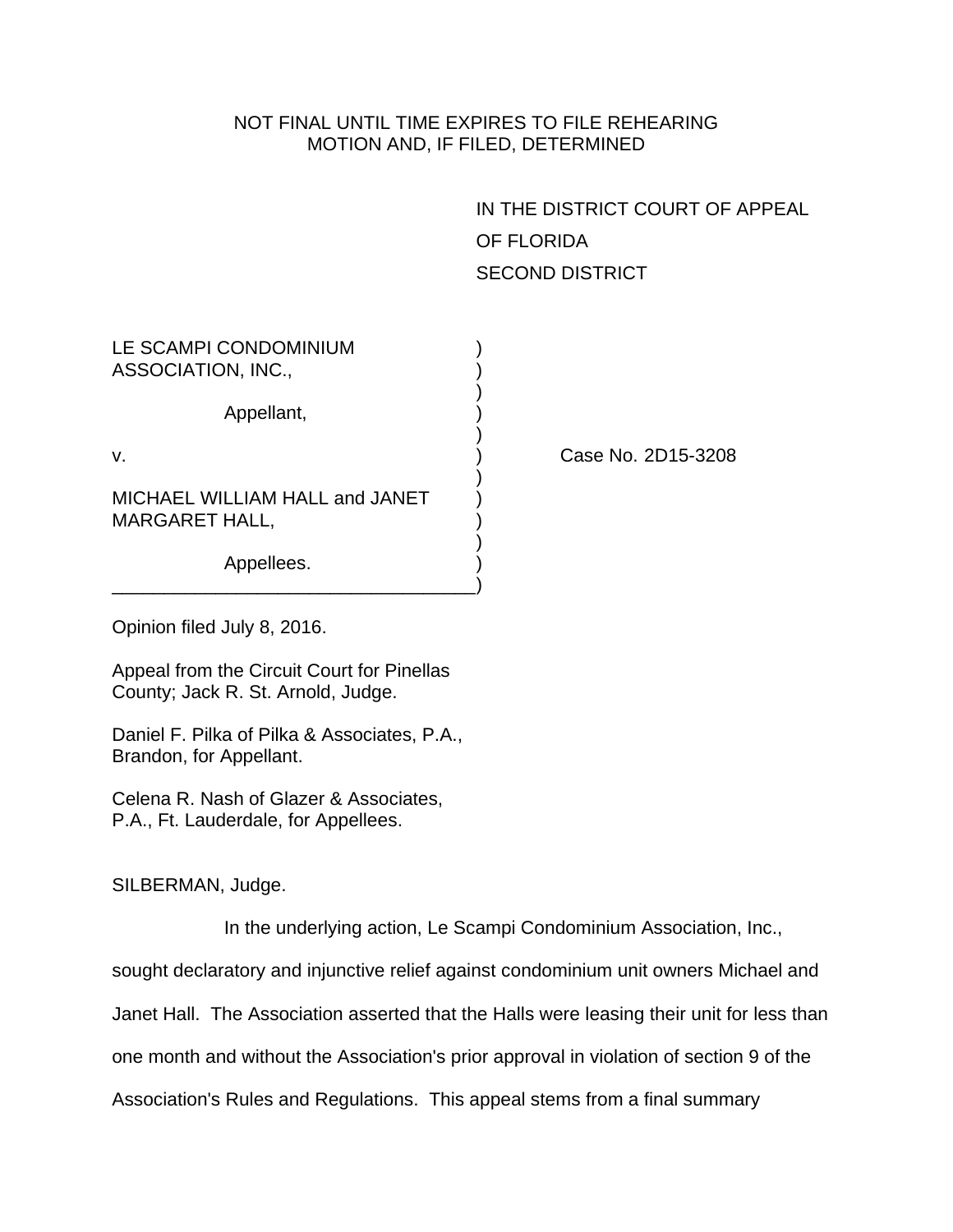judgment in which the trial court ruled that portions of section 9 of the Rules and Regulations are unenforceable because they conflict with the Declarations of Condominium. We conclude that there is no conflict and reverse.

Le Scampi condominium unit owners are governed by Declarations of Condominium which have been recorded in the official records of Pinellas County. The Rules and Regulations for the Association are attached to and specifically referenced in the Declarations and were recorded in the public records at the same time as the Declarations. Because the agreement between the parties consists of more than one document, those documents should be considered together to determine the terms of the parties' agreement. Berkowitz v. Delaire Country Club, Inc., 126 So. 3d 1215, 1220 (Fla. 4th DCA 2012).

Section 3 of the Declarations provides that the Declarations are the governing documents and all of the other condominium documents, including the Rules and Regulations, are subject to the Declarations. Thus, if a conflict arises between the documents, the Declarations should control over the Rules and Regulations. See Heron at Destin W. Beach & Bay Resort Condo. Ass'n, Inc. v. Osprey at Destin W. Beach, 94 So. 3d 623, 629 (Fla. 1st DCA 2012).

Section 9.5 of the Declarations addresses the sale, lease, and transfer of condominium units. That section provides, in pertinent part, as follows:

> A. Sale, Lease, or Transfer. Subject to the provisions of subparagraph B below, a unit owner may without restriction under this Declaration sell, give, devise, lease or otherwise transfer his unit, or any interest therein, to his spouse, or to his child, parent, brother, sister, grandchild or descendant, or to any one or more of them, or to any Trustee of a Trust, the sole beneficiary of which is the unit owner or his spouse, child, parent, brother, sister, grandchild or descendant, or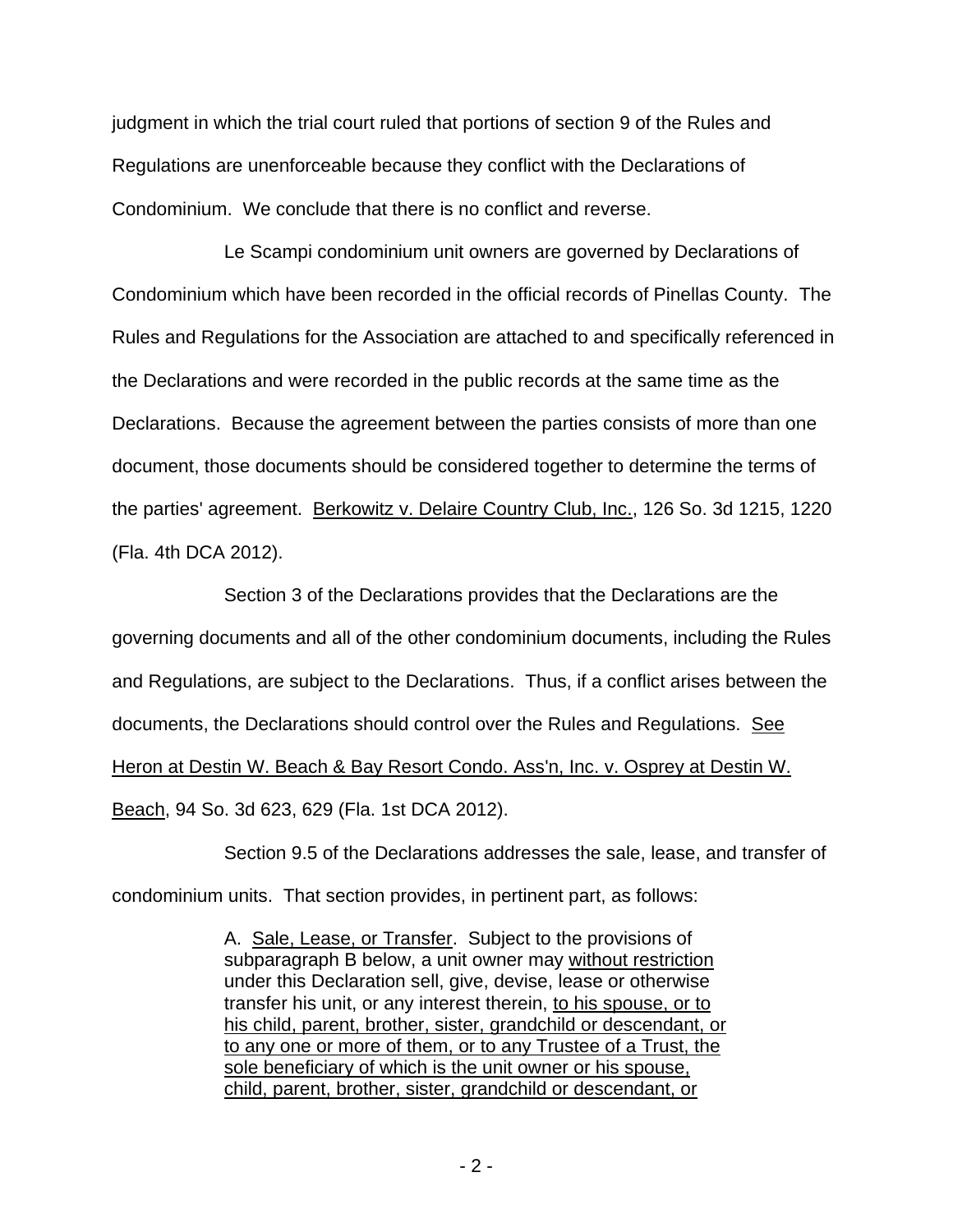any one or more of them, or to any other existing unit owner. Notice of any such unrestricted transfer shall be given to the Board of Directors of the Association within thirty (30) days following consummation of such transfer.

B. Notice to Association of Certain Transfers. Whenever a unit owner shall propose to sell, give, devise, lease or otherwise transfer his unit, or any interest therein, to any person other than a person or entity described in subparagraph A above, said unit owner shall give the Association not less than thirty (30) days prior written notice of the proposed transfer, which notice shall briefly describe the type of transfer proposed by the unit owner and shall state the name, address, and financial and character references of the proposed transferee. The notice shall also include a copy of the proposed contract for sale, lease or other document, if any, affecting said transfer.

(Emphasis added.) Under section 9.5(A), the sale, lease, or transfer of units to certain

family members is "unrestricted" so long as the appropriate notice is given after the

transfer. Under section 9.5(B), the sale, lease, or transfer of units to persons other than

the family members listed in section 9.5(A) is not expressly "unrestricted." However, the

only restriction set forth in section 9.5(B) is compliance with a prior-notice provision.

Section 9 of the Rules and Regulations is entitled "Rental of Units," and it

imposes additional restrictions as follows:

A. Units may be rented, subject to the approval of the Association, as set forth in Paragraph 7 above. All leases or rental agreements must be in writing, must include Rules and Regulations, and must be submitted to the Association prior to the actual occupancy of the unit by the tenant. No lease or rental agreement shall be binding until approved by the Association in writing.

B. Units may not be leased or rented for a period of less than one (1) month.

C. The Association shall have the right to evict any tenant of any owner in the event the tenant openly violates these Rules and Regulations and refuses to abide by same. Such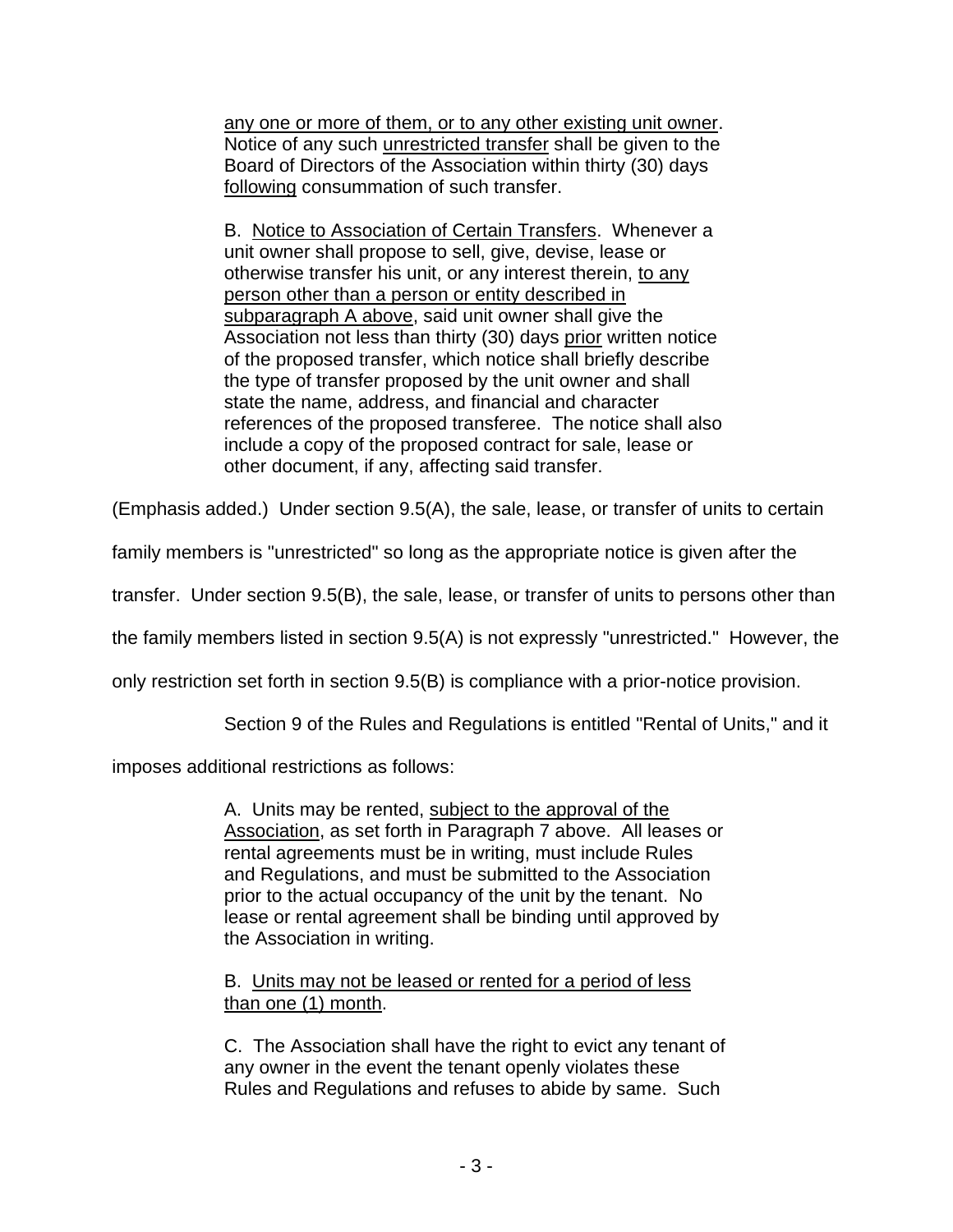power may be exercised by either the owner of such rented unit or the [A]ssociation and when so exercised shall be done so in accordance with those provisions as set forth in Section 83.40, et. seq., of the Florida Statutes.

(Emphasis added.) Under this section, rentals are subject to the approval of the Association and may not encompass a period of less than one month.

The Association filed the underlying action seeking declaratory and injunctive relief to prevent the Halls from leasing their condominium unit to unknown third parties without prior approval and for periods of less than one month. The Halls did not dispute that they rented their unit without prior approval and for periods of less than one month in violation of section 9 of the Rules and Regulations. However, the Halls argued that those portions of section 9 of the Rules and Regulations are unenforceable because they conflict with their unrestricted right to lease their unit under section 9.5(B) of the Declarations. The trial court granted the Halls' motion for summary judgment and denied the Association's motion for summary judgment on this basis.

The question on appeal is whether the trial court erred in determining that the portions of section 9 of the Rules and Regulations prohibiting leasing for less than one month and requiring Association approval prior to leasing are unenforceable because they purportedly conflict with section 9.5(B) of the Declarations. Because the trial court's interpretation of restrictive covenants is a question of law, it is subject to a de novo review on appeal. Whitley v. Royal Trails Prop. Owners' Ass'n, Inc., 910 So. 2d 381, 383 (Fla. 5th DCA 2005).

The trial court's ruling turns on an interpretation of section 9.5(B) of the Declarations as conferring a right to sell, lease, or transfer a condominium unit to persons other than the family members listed in section 9.5(A) that is restricted only by

- 4 -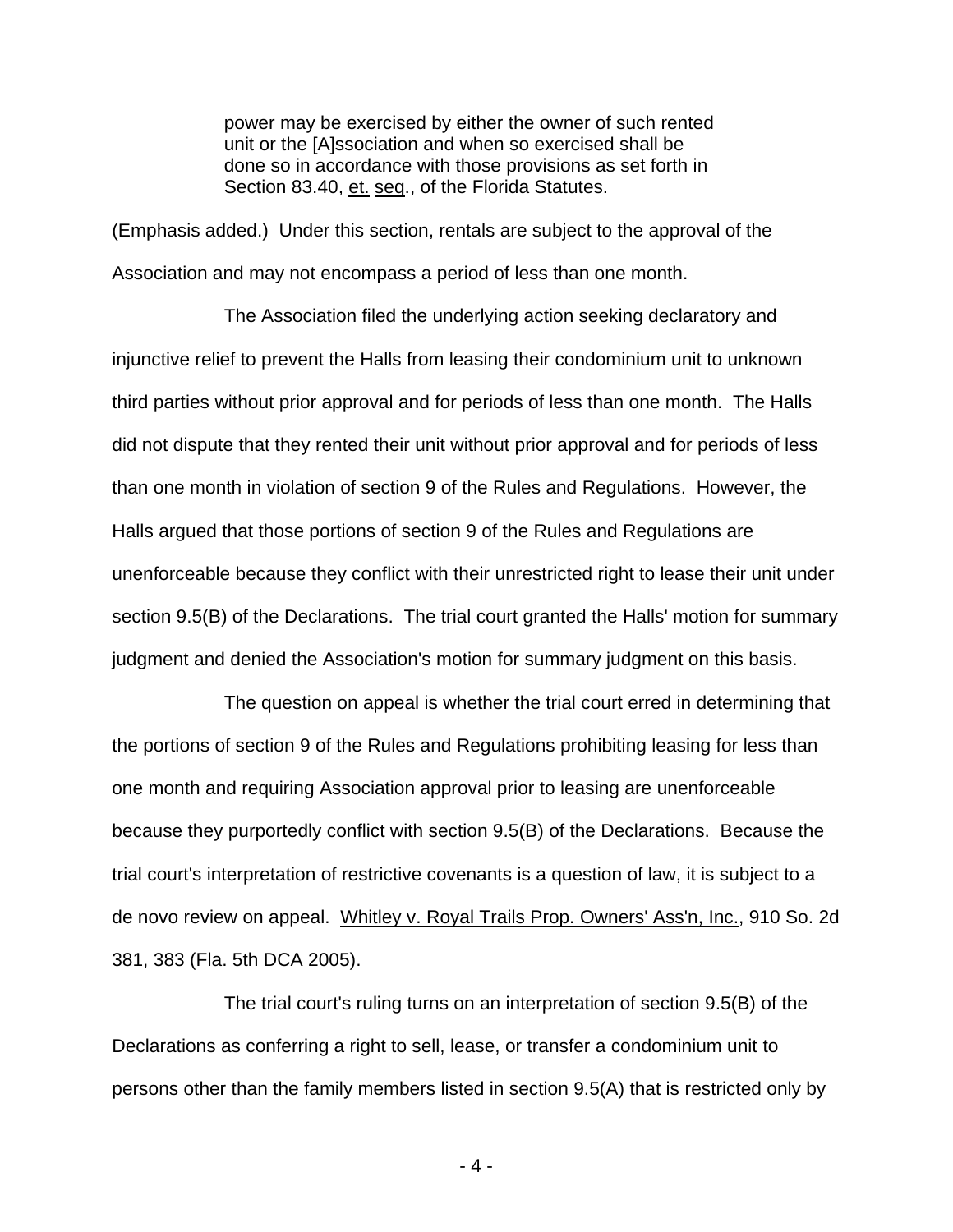the notice requirement as set forth therein. Under this interpretation, portions of section 9 of the Rules and Regulations would conflict with the Halls' unrestricted right to lease their unit by imposing additional restrictions thereon. However, this interpretation of section 9.5(B) of the Declarations is inconsistent with its plain language. Unlike section 9.5(A), section 9.5(B) does not provide that the right to sell, lease, or transfer a condominium unit is unrestricted with the exception of the notice requirement. Instead, section 9.5(B) imposes a prior-notice requirement and specifies the contents of the notice. It does not otherwise address the unit owner's right to sell, lease, or transfer a condominium unit to persons other than the family members listed in section 9.5(A).

When a contract is silent on a particular matter, courts should not impose contractual rights and duties on the parties under the guise of construction. BMW of N. Am., Inc. v. Krathen, 471 So. 2d 585, 587 (Fla. 4th DCA 1985); Jacobs v. Petrino, 351 So. 2d 1036, 1039 (Fla. 4th DCA 1976). Because section 9.5(B) of the Declarations does not expressly grant the condominium unit owner the unrestricted right to sell, lease, or transfer a unit, a court cannot properly bestow such a right. Thus, the provision in section 9 of the Rules and Regulations which requires approval of the Association and prohibits unit rentals for a period of less than one month is not in conflict with the Declarations.

Our conclusion is reinforced by the fact that section 9.5(A) of the Declarations expressly provides for the sale, lease, or transfer of units "without restriction" and for the "unrestricted transfer" of units to certain family members. Section 9.5(B), on the other hand, provides for the sale, lease, or transfer to persons other than the family members listed in section 9.5(A) but does not describe those

- 5 -